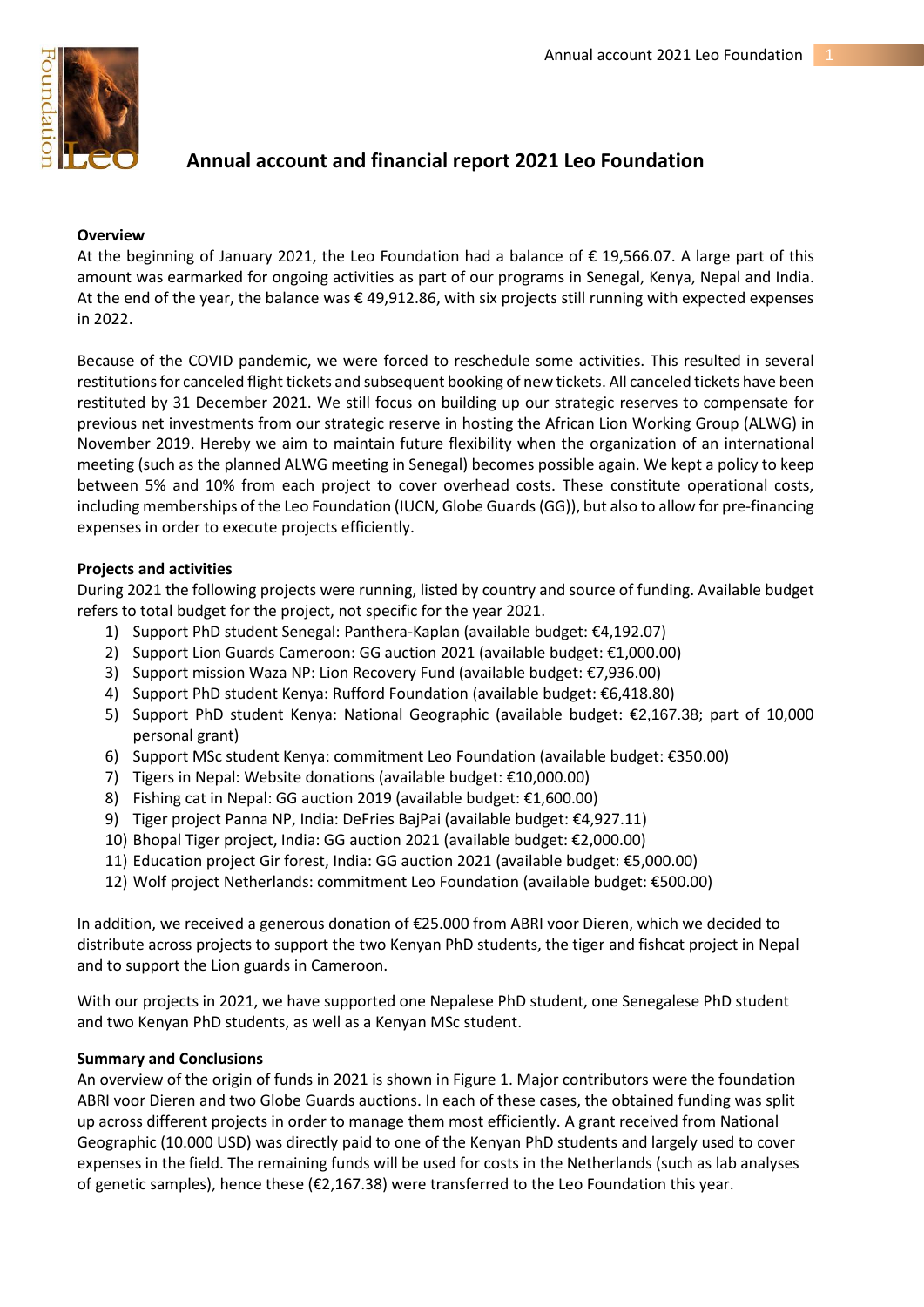



**Figure 1.** Origin of available funds for the Leo Foundation in 2021.

Since three major contributions cover multiple projects, in multiple countries, we refer to the distribution of expenditures (Figure 2) for more details per country. Summarizing the results per country, 33% of our expenditures were for various projects on the conservation of the Asiatic lion in Gir and the Bengal tiger around Bhopal and Panna National Park, in India. A total of 31% of the expenditures were dedicated to lion-livestock conflict research and management in Kenya (supporting two Kenyan PhD students and one MSc student). And 25% of the expenditures was used for a project in Waza NP in northern Cameroon. With 2% of the expenditures each, we respectively supported projects in Nepal (tiger and fishing cat), Senegal (lions and other large carnivores) and the Netherlands (wolves). Expenses in the category 'Other' include costs for bank services, maintenance website, board meetings etc. Largest expenses within this category are the yearly contribution to the IUCN (€ 287.23) and the annual contribution to the Globe Guards (€250.00).

It should be noted that part of the funding received in 2020 and 2021 has not yet been spent, and will be invested in ongoing projects during 2022. Of the activities mentioned above, projects 2), 3), 6), 9), 10) and 12) were closed, although some of the overarching programs are still running and we will look for continuous support. All other projects are still ongoing.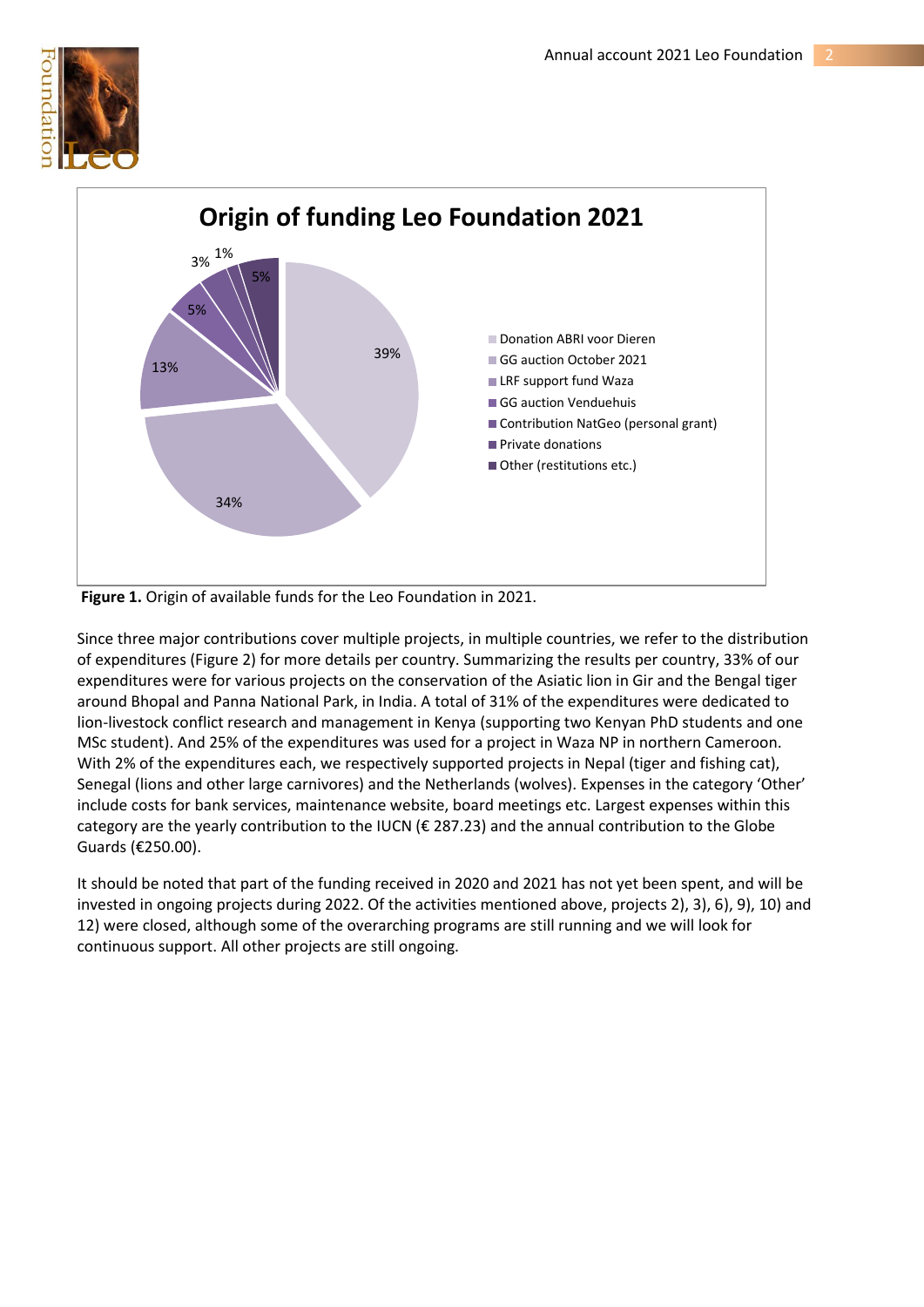



**Figure 2.** Distribution of expenses of the Leo Foundation in 2021.

All projects were managed properly and all unexpected expenses could be covered from the budgets. The policy to obtain overhead for each project (minimum 5%, maximum 10%) was implemented successfully.

### **Expectations for 2022**

To use our time for grant applications more efficiently and in a more coordinated manner, the board created a spreadsheet with grant opportunities, which provides a helpful overview for our annual schedule. We agreed that one board member has the lead in monitoring deadlines for grant applications, via a table shared on Google Drive, accessible to all Leo board members. We still rely on the commitment of all board members to write and submit applications.

In addition, as a result of new legislation, the Leo board decided to appoint an 'audit committee' of two board members, who will evaluate the annual financial reports and advice the board to approve and adopt.

Although the majority of the cash reserves have already been earmarked and several projects have been delayed due to the COVID pandemic, the treasurer feels confident that we will be able to build up our reserves further in the coming year. The treasurer does not foresee any issues in 2022.